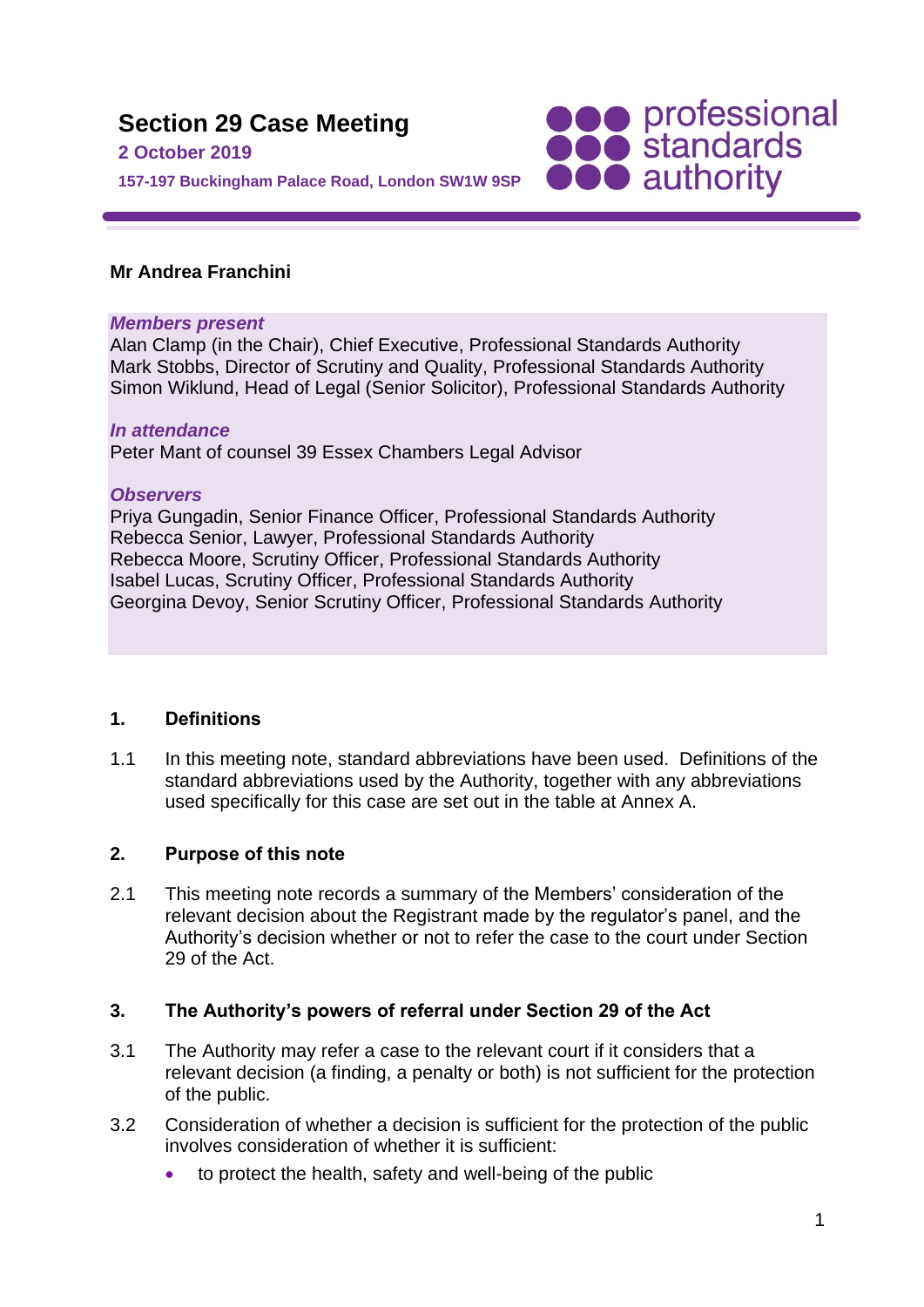- to maintain public confidence in the profession concerned, and
- to maintain proper professional standards and conduct for members of that profession.
- 3.3 This will also involve consideration of whether the panel's decision was one that a disciplinary tribunal, having regard to the relevant facts and to the object of the disciplinary proceedings, could not reasonably have reached; or was otherwise manifestly inappropriate having regard to the safety of the public and the reputation of the profession (applying *Ruscillo*<sup>1</sup> ).

#### **4. Conflicts of interest**

4.1 The Members did not have any conflicts of interest.

#### **5. Jurisdiction**

5.1 The Legal Advisor confirmed that the Authority had jurisdiction to consider the case under Section 29 of the Act. Any referral in this case would be to the High Court of Justice of England and Wales and the statutory time limit for an appeal would expire on 3 October 2019.

#### **6. The relevant decision**

- 6.1 The relevant decision is the Determination of the Panel following a hearing which concluded on 29 July 2019.
- 6.2 The Panel's Determination which includes the charges and findings is set out at Annex B.

# **7. Documents before the meeting**

- 7.1 The following documents were available to the Members:
	- Determination of the panel dated 29 July 2019
	- The Authority's Detailed Case Review
	- Transcripts and exhibits of the hearing
	- Counsel's Note dated 1 October 2019
	- The HCPC's Indicative Sanctions Guidance, March 2019 in force at the time of sanction stage
	- The Authority's Section 29 Case Meeting Manual.
- 7.2 The Members and the Legal Advisor were provided with a copy of a response from the HCPC to the Authority's Notification of s.29 Meeting.

<sup>&</sup>lt;sup>1</sup> CRHP v Ruscillo [2004] EWCA Civ 1356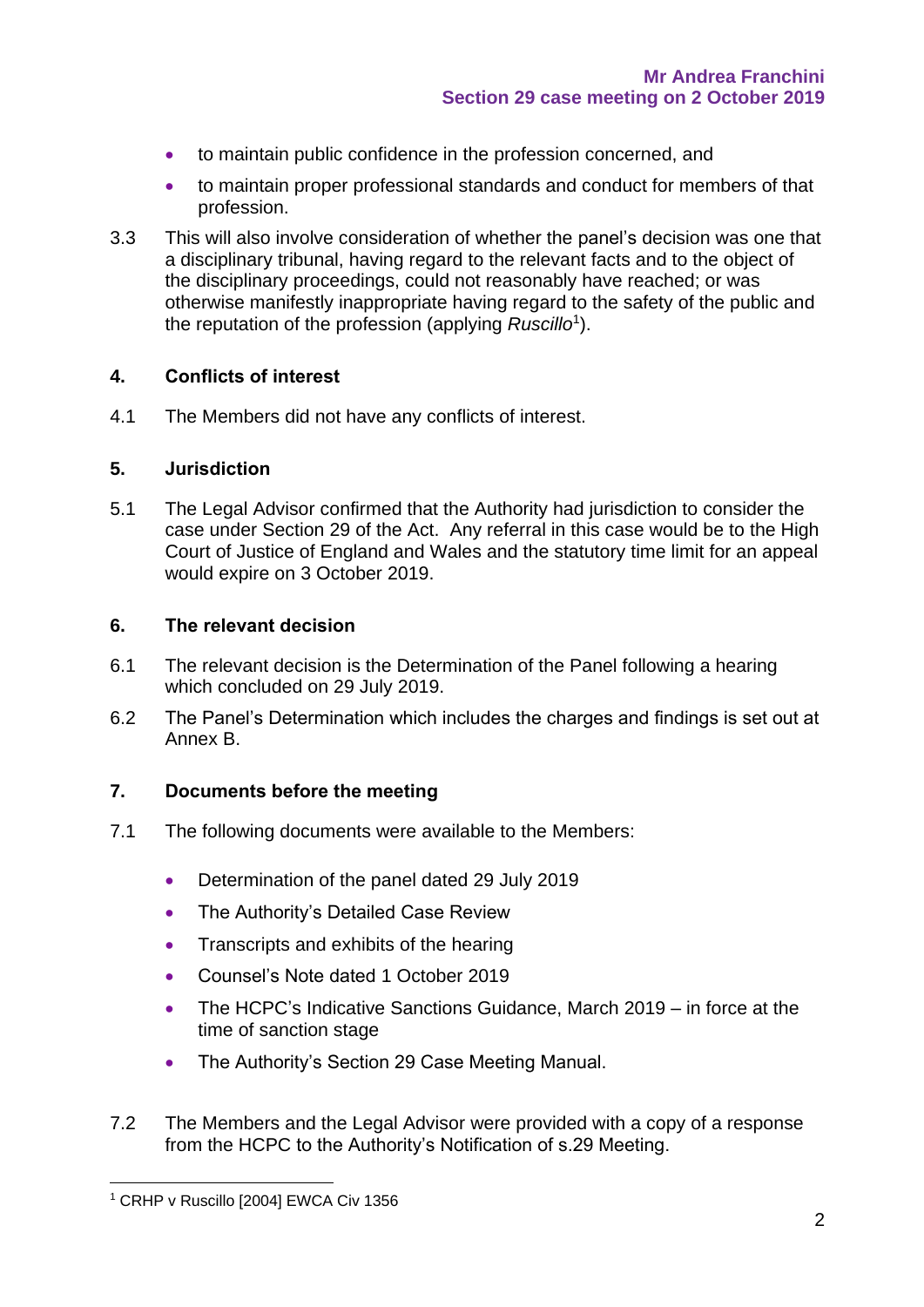# **8. Background**

- 8.1 The Registrant was employed as a Physiotherapist. Service User A ('SUA') had attended the clinic on 10 August 2016 having sustained an injury to her neck at home. The Registrant had asked SUA some questions about her medical history and asked her to remove her top and proceeded to carry out treatment which it was alleged included touching of SUA's breasts. SUA 's breasts had remained exposed throughout the appointment.
- 8.2 After the appointment, SUA had spoken to Person C, her partner and reported what had happened at the appointment. Person C spoke to the Registrant on the same day and raised concerns about the treatment provided to SUA.
- 8.3 SUA sought a second opinion from another Physiotherapist (CH-B) at another clinic at which appointment she had been very distressed about the registrant's actions. CH-B made enquiries with the HCPC and was advised that SUA should make a referral and contact the police.
- 8.4 Service User B ('SUB') attended the clinic on 20 May 2016 for a physiotherapy appointment in relation to a thumb injury following a bicycle injury. The first appointment was without incident. At the second appointment on 31 May 2016 SUB was asked to remove her top, leaving her wearing a vest top.
- 8.5 The Registrant had done some work on her shoulder and then progressed towards her chest. SUB's evidence was that he had performed sweeping motions on her right breast, placed his hands inside her vest top and bra, coming close to but not touching her nipple. Those manoeuvres then stopped and SUB sat up on the plinth and the Registrant positioned himself behind her placing his chest and torso against her back. SUB's evidence was that the Registrant was behind her breathing directly on to her neck with his mouth close to her neck.
- 8.6 SUB had made a complaint to her private health providers Nuffield Health although had not indicated that she wished to be involved further. The Registrant's treatment of SUB only came to light when he was questioned about earlier complaints about his practice.
- 8.7 Allegations against the registrant in relation to SUA relate to him, asking her to remove her bra, failing to obtain informed consent, massaging and/or touching around, between the middle and under her breasts, touching her nipples, massaging her belly button/pubic area, rubbing up and down her arms and leaning or applying pressure with his body on her body.
- 8.8 Allegations in relation to SUB relate to the registrant failing to obtain informed consent, touching and/or massaging her breasts, placing his hands in her bra, pressing his chest up against her back and breathing onto her neck/or down her chest.
- 8.9 The Registrant appeared before a Crown Court on sexual assault charges in relation to the above. He was acquitted on all counts. The allegations were charged as sexually motivated and without clinical justification. The registrant denied the allegations against him.
- 8.10 The panel found that the treatment by the registrant was clinically justified but that the touching of the breasts was not. It considered that this was accidental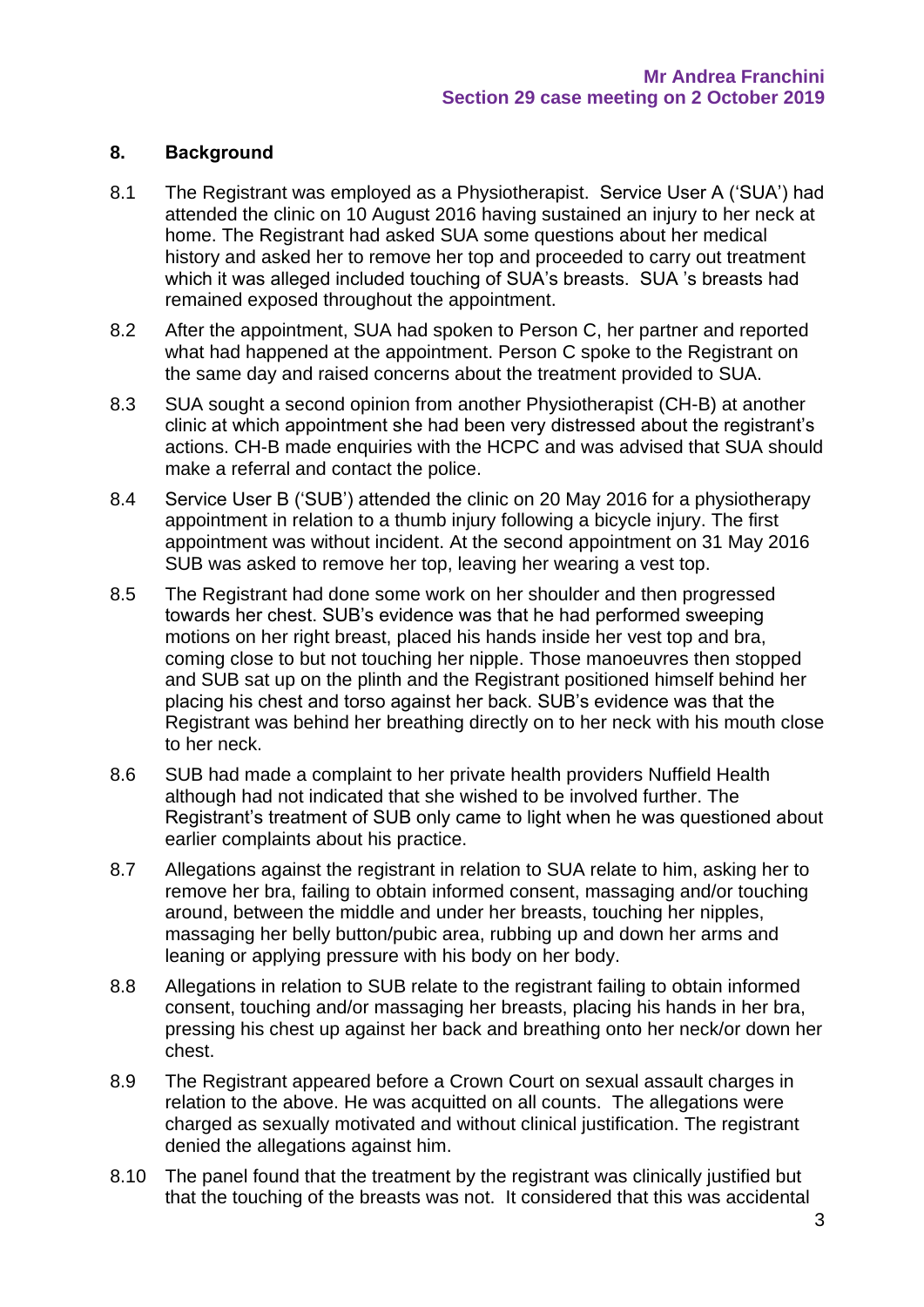or the result of poor technique. Sexual motivation was found not proved in its entirety, on the grounds that the touching of SUB's breasts was as a result of poor clinical practice rather than to seek sexual gratification.

- 8.11 The panel found proved that the registrant's actions were without clinical justification in relation to him failing to ensure SUA's breasts were covered, not obtaining informed consent in relation to SUA, rubbing SUA's arms, failing to obtain informed consent from SUB and for touching SUB's breasts, although again, the panel noted this was more likely to be as a result of poor technique.
- 8.12 Misconduct was found only in relation to the registrant not having covered SUA's breasts and touching her breasts and not having obtained informed consent in respect of both service users.
- 8.13 The panel found that the registrant's fitness to practise was impaired on personal and public interest components regarding the absence of informed consent and imposed a caution order for a period of two years.

# **9. Applying Section 29 of the 2002 Act**

- 9.1 The Members considered all the documents before them and received legal advice.
- 9.2 Prior to their consideration of the matters below, the Members noted the nature of the behaviour concerned and acknowledged that they should be mindful of the impact on the female service users and their experience as witnesses before the Panel.
- 9.3 The Members discussed the following concerns about the decision:

#### *Did the charges against the registrant capture the full extent of the misconduct and was the finding that the registrant's conduct was not sexually motivated wrong?*

- 9.4 The Members considered whether a failure to charge the Registrant with squeezing SUA's left shoulder and stating, *"that feels good, no?",* moving his hands lightly over SUA's back and brushing the side of her breasts and the registrant manoeuvring a towel to uncover SUA's breasts, after SUA had tried to cover them up, could be considered as a serious procedural irregularity and whether this would have made a material difference to the outcome of the case.
- 9.5 The Members noted that whilst the above matters had not formed specific charges, they were before the Panel in the evidence presented. The Members considered the matters not charged to have been contextual and noted that they were relevant to the Panel's decision on whether to draw inferences given the treatment was in a sensitive area, that the treatment was not clinically justified and sexually motivated. For example, the Members noted that although the Panel did not specifically address SUA's evidence about where the towel was placed or moved, they Panel did make a clear finding that her breasts were exposed.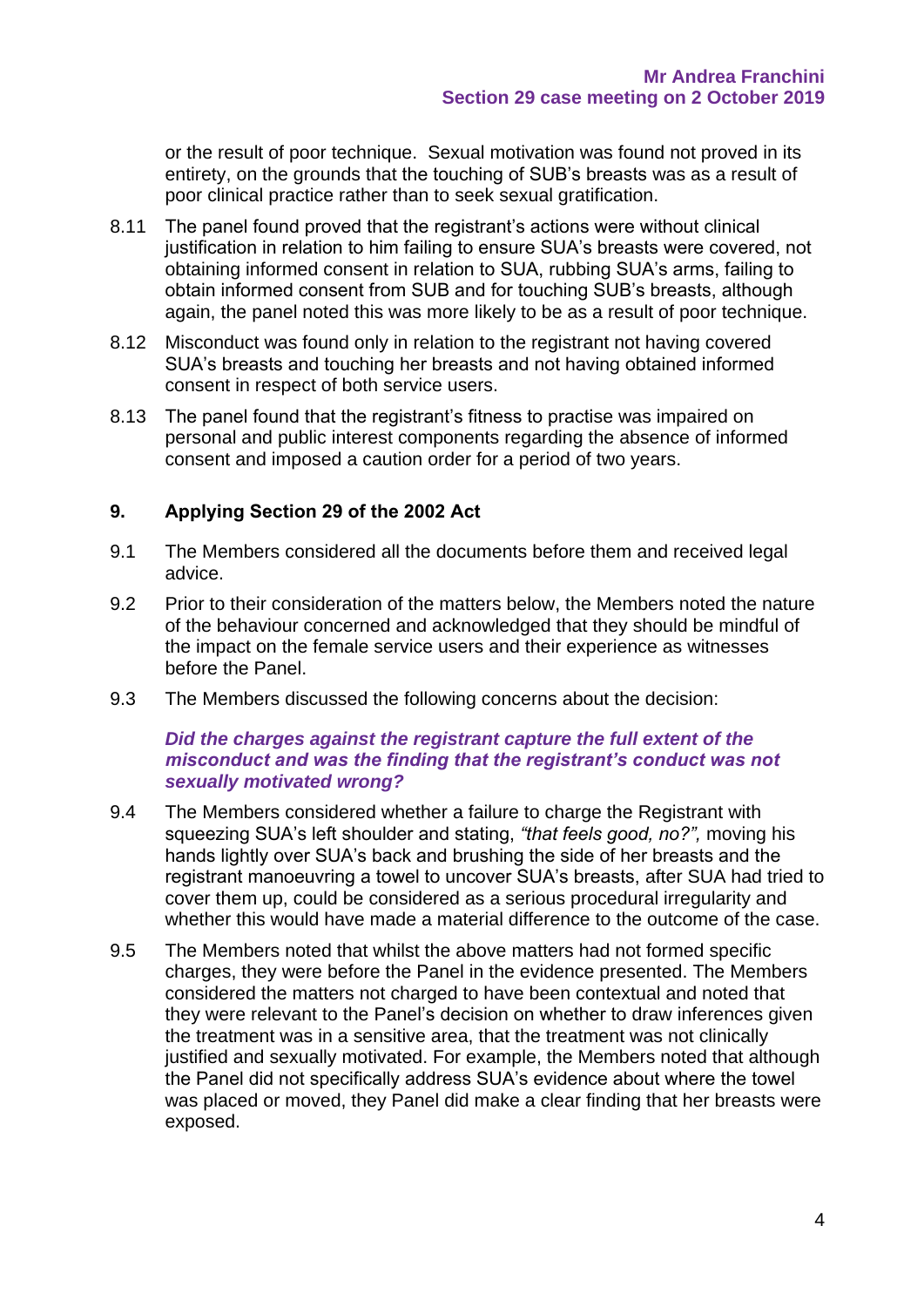# *Did the Panel err in finding no misconduct in relation to the touching of SUB's breasts?*

- 9.6 The Members were concerned that the Panel had failed to acknowledge the seriousness of any inappropriate touching of a Service User's breasts, even where it is not deliberate. The Members noted that the Registrant has failed to apologise at any time and had left both Service Users feeling extremely distressed and violated.
- 9.7 The Members considered that it was inappropriate for the Panel to have separated consideration of the touching from the lack of consent and failure to ensure that SUA was properly covered. Had the Registrant explained the technique he was due to perform on SUB and what he was about to do during the consultation by obtaining informed consent and then offered an apology having touched her breasts and put his hand inside her bra, it may have been clearer that the touching should not amount to misconduct. However, the Registrant's initial failings contributed to the impact his subsequent touching had on the Service Users. The separation on these matters when determining misconduct appeared artificial.

# *Was the sanction sufficient on the findings made by the Panel?*

- 9.8 The Members were concerned that the Panel had found there was a low risk of repetition of the registrant repeating such conduct in future. The decision was based upon what they considered to be minimal evidence, namely a single online course that the Registrant had undertaken the day before sanction stage.
- 9.9 These concerns were further exacerbated given the Panel had previously found at the impairment stage that there was a risk of repetition as it had received no evidence that the Registrant's practice had changed, nor that he recognised the requirement for consent to be an ongoing process.
- 9.10 The Members also noted that the Registrant had been subject to a 24-month interim conditions of practice order where he was required to remain chaperoned. Given this period of conditions, the Members were surprised that the Registrant had not explained to the Panel how he might do things differently in future, again leading them to question how the Panel could conclude the risk of repetition was low.
- 9.11 The Members were further concerned that the Panel had failed to identify material aggravating factors, including the seriousness of inappropriate touching, the failure to consider patient dignity, the vulnerability of both Service Users, the fact that the misconduct was repeated, the lack of any apology, or regret and the failure to demonstrate any insight.
- 9.12 In addition to their failure to identify material aggravating factors, the Members were concerned that the Panel had placed undue weight on mitigating factors, including: compliance with interim conditions, when these were mandatory requirements, the absence of concerns during the period of interim conditions, when the Registrant knew he was under scrutiny and was likely to act as professionally as possible and the online learning that had been undertaken the day before the sanction decision was made and which was not accompanied by any reflection.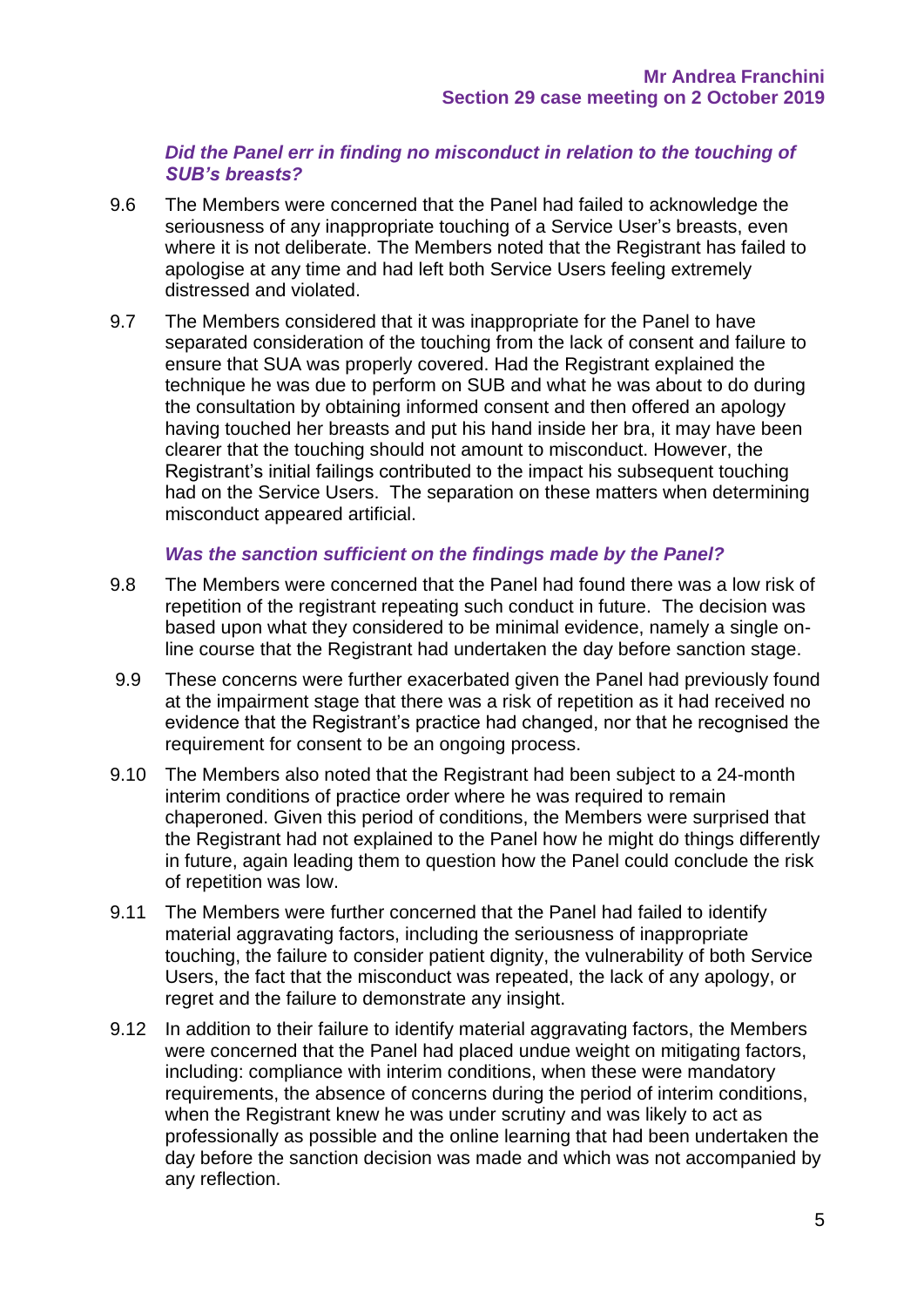9.13 Last, the Members were concerned that the Panel had failed to properly consider and apply the HCPC Sanctions Policy. The Members considered that this was a case that did not fit with the factors that suggested a caution order in the guidance and that it was more suited to restrictive, reviewable sanction, where the Registrant's, remorse and remediation could be further assessed.

### **Conclusion on insufficiency for public protection**

9.14 The Members concluded that the Panel's decision to impose a caution order was insufficient for public protection in the following respects; the Panel failed to fully appreciate the seriousness of the inappropriate touching, deliberate or not and the effect that it had on both Service Users, the Panel erred in finding that the risk of repetition was low and placed reliance on the incidents being isolated, when there were two very similar incidents, thirdly, the Panel failed to consider the issue of insight and placed significant weight on the online course that had been completed the day before the sanction decision was given. Finally, the Panel failed to properly identify material aggravating factors and failed to properly consider and apply the HCPC's sanctions policy to these aggravating factors, which would have indicated that a caution order was not the appropriate sanction.

#### **10. Referral to court**

- 10.1 Having concluded that the Panel's Determination was insufficient for public protection, the Members moved on to consider whether they should exercise the Authority's discretion to refer this case to the relevant court.
- 10.2 In considering the exercise of the Authority's discretion, the Members received legal advice as to the prospects of success and took into account the need to use the Authority's resources proportionately and in the public interest. The Members also considered the potential impact of any referral on the Registrant but did not consider there were alternative means of achieving the required level of public protection.
- 10.3 Taking into account those considerations, along with advice on the prospects of success, the Members agreed that the Authority should exercise its power under Section 29 and refer this case to the High Court of Justice of England and Wales.

| <b>Alan Clamp (Chair)</b> | <b>Dated</b> |
|---------------------------|--------------|